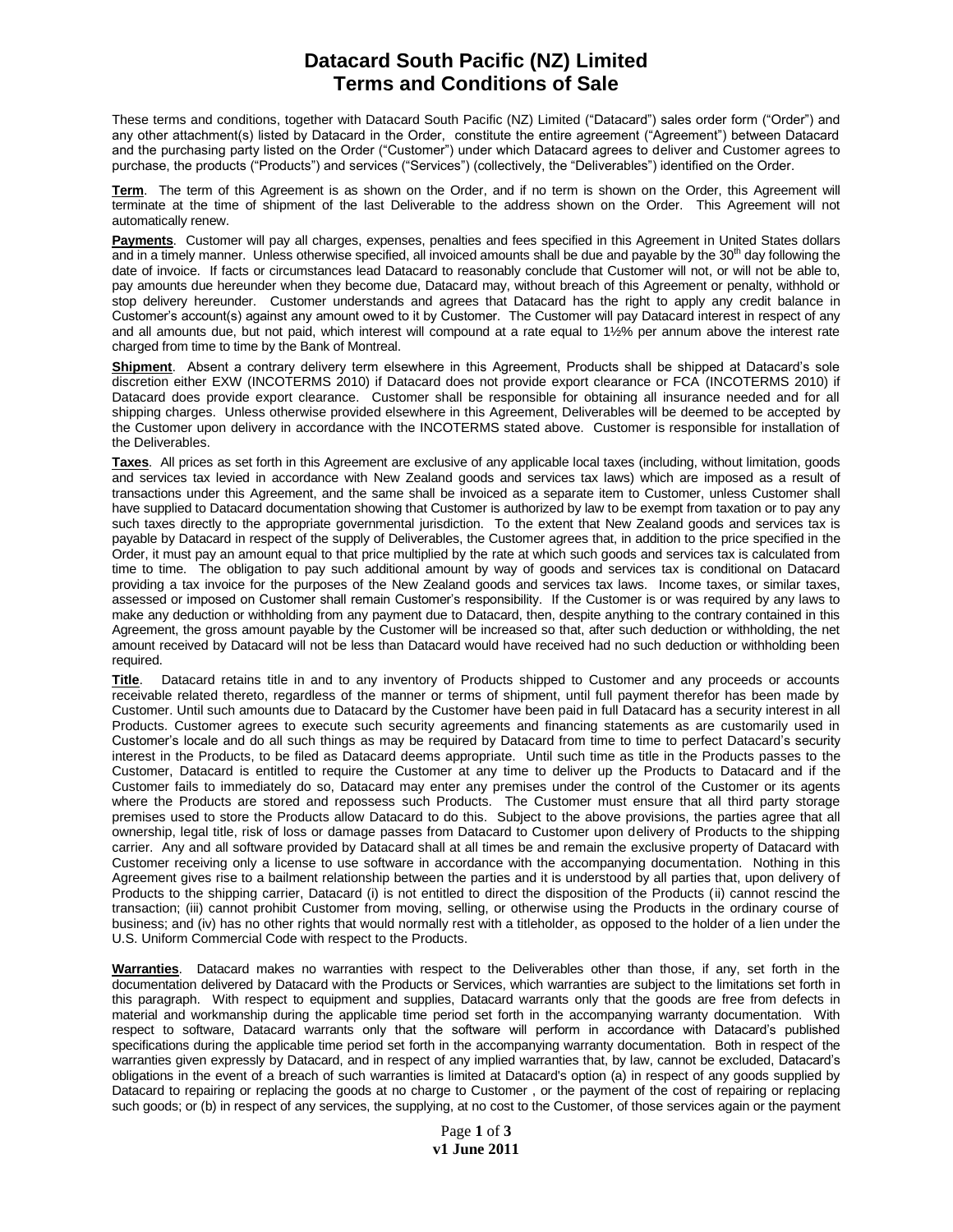of the cost of supplying those services again. The Customer agrees that any rights it has to enforce the express warranties given by Datacard under this Agreement are conditional on (i) Customer's proper use, maintenance, management and supervision of the goods, (ii) the use with the equipment of supplies or consumable materials supplied by Datacard, (iii) a suitable operating environment for the goods; and (iv) the absence of any intentional or negligent act or other cause external to the goods affecting their operability or performance. Any maintenance services undertaken as a result of Customer's failure to comply with these conditions will be charged at Datacard's then-current time and materials rates. Any such warranty will be null and void if, without the prior written approval of Datacard, which approval will not be unreasonably withheld, there shall be any maintenance performed on the Product other than by Datacard or other qualified party which is approved by Datacard, or any addition to, removal from or modification of the Product is made without Datacard's approval. All parts replaced under warranty will become the property of Datacard. Customer will be responsible for the cost of all requested maintenance service provided for the Products by Datacard, which is not covered pursuant to the stated warranty. To the extent that the Deliverables are purchased by the Customer for business or commercial purposes, the *Consumer Guarantees Act 1993* will not apply.

**DISCLAIMER OF WARRANTIES/LIMITATION OF LIABILITY**. TO THE FULLEST EXTENT PERMITTED BY LAW, AND EXCEPT AS SPECIFICALLY STATED IN THIS DOCUMENT OR IN WARRANTY DOCUMENTATION SET FORTH IN THE ORDER, ATTACHMENTS, OR DOCUMENTATION DELIVERED WITH THE PRODUCTS OR SERVICES, DATACARD HEREBY DISCLAIMS ANY AND ALL WARRANTIES, EXPRESS AND IMPLIED, WITH REGARD TO THE PRODUCTS AND SERVICES PROVIDED TO CUSTOMER, INCLUDING, BUT NOT LIMITED TO, ANY IMPLIED WARRANTY OF MERCHANTABILITY OR FITNESS FOR A PARTICULAR PURPOSE AND NONINFRINGEMENT OF THIRD PARTY INTELLECTUAL PROPERTY RIGHTS. IN NO EVENT SHALL DATACARD BE LIABLE TO CUSTOMER FOR INDIRECT, SPECIAL, OR CONSEQUENTIAL DAMAGES ARISING OUT OF, OR RELATED TO, THE FURNISHING OF PRODUCTS OR PERFORMANCE OF SERVICES UNDER THIS AGREEMENT, UNDER ANY THEORY OF LAW, EVEN IF DATACARD HAS BEEN ADVISED OF THE POSSIBILITY OF SUCH DAMAGES. IN NO EVENT SHALL DATACARD'S AGGREGATE LIABILITY TO CUSTOMER FOR DAMAGES ARISING OUT OF, OR RELATED TO, THE FURNISHING OF PRODUCTS OR PERFORMANCE OF SERVICES UNDER THIS AGREEMENT, UNDER ANY THEORY OF LAW, EXCEED THE SUM OF ALL PAYMENTS MADE TO DATACARD BY CUSTOMER HEREUNDER UP TO THE TIME THE CAUSE AROSE.

**Intellectual Property Indemnity**. Datacard shall defend, at its expense, any action brought against Customer to the extent that it is based upon a claim that the Product(s), or any part thereof, infringes any letters patent, copyrights, or trade secret rights, and Datacard shall pay those costs and damages finally awarded against Customer which are attributable to such claim, but Datacard's assumption of such defence and payments is conditioned upon the following: (a) that Datacard shall be notified immediately in writing by Customer of any knowledge or notice Customer has concerning such action or related claim, or the possibility thereof, (b) that Datacard shall have the sole control of the defence of any action on such claim and all negotiations for its settlement, and (c) that should the Product, or any part thereof, become, or in Datacard's opinion be likely to become, the subject of a claim of infringement of any letters patent, copyright, trade secret or other proprietary right, Customer shall permit Datacard, at its sole option and expense, (i) to procure for Customer the right to continue using the Product, (ii) to replace or modify the same with new or rehabilitated Product so that the Product becomes non-infringing, or if Datacard is unable to reasonably perform either alternative (i) or (ii), then at the sole option of Datacard, (iii) to remove the Product after giving Customer thirty days prior written notice and reimburse Customer for the reasonable value of the Product at that time consistent with its age and overall condition. Such removal shall be at Datacard's expense.

Datacard shall have no liability to Customer under any provisions of this section with respect to any claim, judgment or finding of patent, copyright or trade secret or other proprietary right infringement which is based upon: (a) the combination or utilization of the Product with equipment, supplies or devices not furnished by Datacard; (b) "method patent" infringement, with the exception of infringement arising from Datacard's own method patent; (c) use of the Product in any manner that is inconsistent with the purpose for which the Product was designed; (d) use of the Product in a manner inconsistent with the explicit provisions in Datacard's documentation for that Product (e) the relocation of the Product to a location other than that in which it was installed without Datacard's prior written approval; (f) modification of the Product in any manner without Datacard's explicit prior written approval, for such modification; or (g) the use in conjunction with the Product of devices, supplies or software provided by Customer.

THE FOREGOING STATES THE ENTIRE LIABILITY OF DATACARD WITH RESPECT TO INFRINGEMENT OF PATENTS, COPYRIGHTS, TRADE SECRETS OR OTHER PROPRIETARY RIGHTS ARISING OUT OF OR BASED UPON THE SALE OR USE OF THE PRODUCTS AND DATACARD SHALL HAVE NO OTHER LIABILITY OR OBLIGATION TO CUSTOMER OF ANY KIND, INCLUDING, BUT NOT LIMITED TO, LOST BUSINESS OPPORTUNITY, LOST PROFIT, LOST EFFICIENCY, REPLACEMENT COSTS OR OTHER CONSEQUENTIAL OR INDIRECT LOSSES OR DAMAGES.

**Customer's Indemnification**. Customer agrees to defend and indemnify Datacard from and against any and all claims, charges, suits, damages, and expenses of every kind and nature whatsoever, including attorneys' fees and expenses, arising out of or based upon its use or operation of the Deliverables or other activities related thereto.

**Independent Contractor**. Datacard is acting hereunder as an independent contractor and shall have sole supervision of and responsibility for its authorized maintenance personnel.

**Personnel.** Customer acknowledges that Datacard has specially trained personnel who perform services hereunder and agrees that during the term hereof Customer will not solicit or otherwise attempt to employ any such Datacard employee without the prior written consent of Datacard.

**Force Majeure.** In no event shall Datacard be responsible for delays in performance when the same are the result of any cause beyond Datacard's control, including but not limited to fires, floods, strikes or other labour disputes, accidents to machinery, acts of sabotage, riots, precedents or priorities granted at the request or for the benefit, directly or indirectly, of any government or any subdivision or agency thereof, delay in transportation or lack of transportation facilities, or restrictions imposed by governmental rule or regulation.

**Entire Agreement; Amendments.** This Agreement contains the entire understanding of the parties with respect to the subject matter hereof and supersedes all prior, contemporaneous or subsequent oral agreements and/or writings. This

> Page **2** of **3 v1 June 2011**